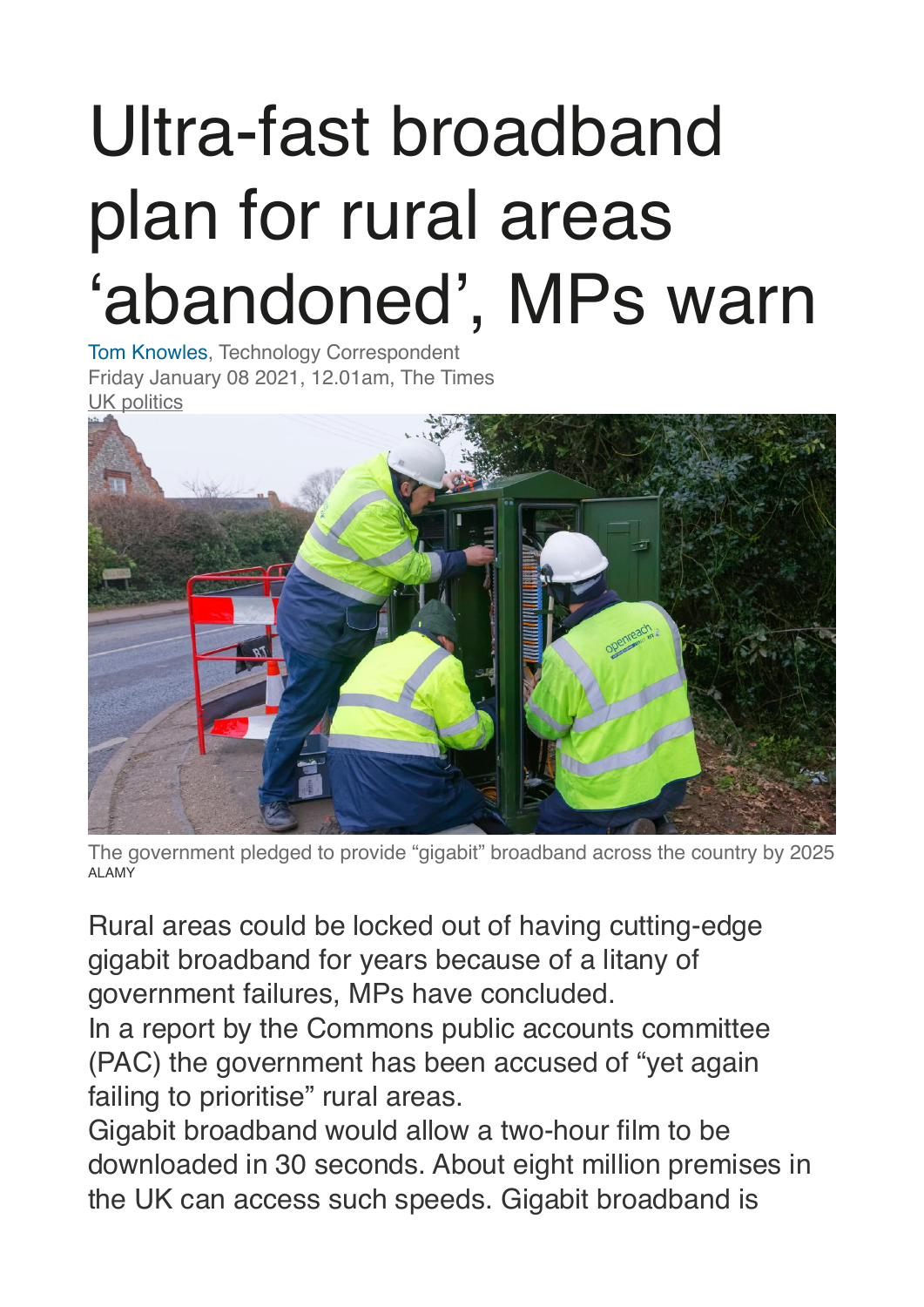considered "future-proof" as it can handle new technologies that use a lot of data. It will also not slow if several people in a household are using the same service.

However, the PAC said that the Department for Digital, Culture, Media and Sport took too long to admit that it [would](https://www.thetimes.co.uk/article/we-cant-abandon-broadband-pledges-while-splashing-out-on-hs2-tbc2px5mg)  [not meet a 2019 Conservative election pledge](https://www.thetimes.co.uk/article/we-cant-abandon-broadband-pledges-while-splashing-out-on-hs2-tbc2px5mg) of providing gigabit broadband across the country by 2025.

It was not until its spending review last November that the government revealed that it was adjusting its target, aiming for at least 85 per cent of all UK premises instead.

However, the PAC said that even with this reduced target the government had failed to make any meaningful progress on the problems that the telecoms industry and experts raised.

These include changes to planning regulations, business rates and requirements for new-build properties.

The committee said it feared that in the event of delays to its [2025 target,](https://www.thetimes.co.uk/article/target-for-superfast-broadband-unlikely-to-be-met-mps-warn-hsds5d7ss) the government would look to reach as many premises as possible in concentrated areas, and rural areas "would once more go to the back of the queue".

It added that the government had also announced that for now it was committing less than a quarter of the £5 billion it [promised for the introduction,](https://www.thetimes.co.uk/article/speed-gap-risk-in-broadband-target-0wss3lfmx) with the rest not allocated until 2024. This "heightens concerns" that consumers in remote areas "will have to wait until well beyond 2025 for gigabit broadband speeds and may not even get superfast speeds before then", the report says.

Meg Hillier, the Labour chairwoman of the committee, said the government's promises on digital connectivity "are more